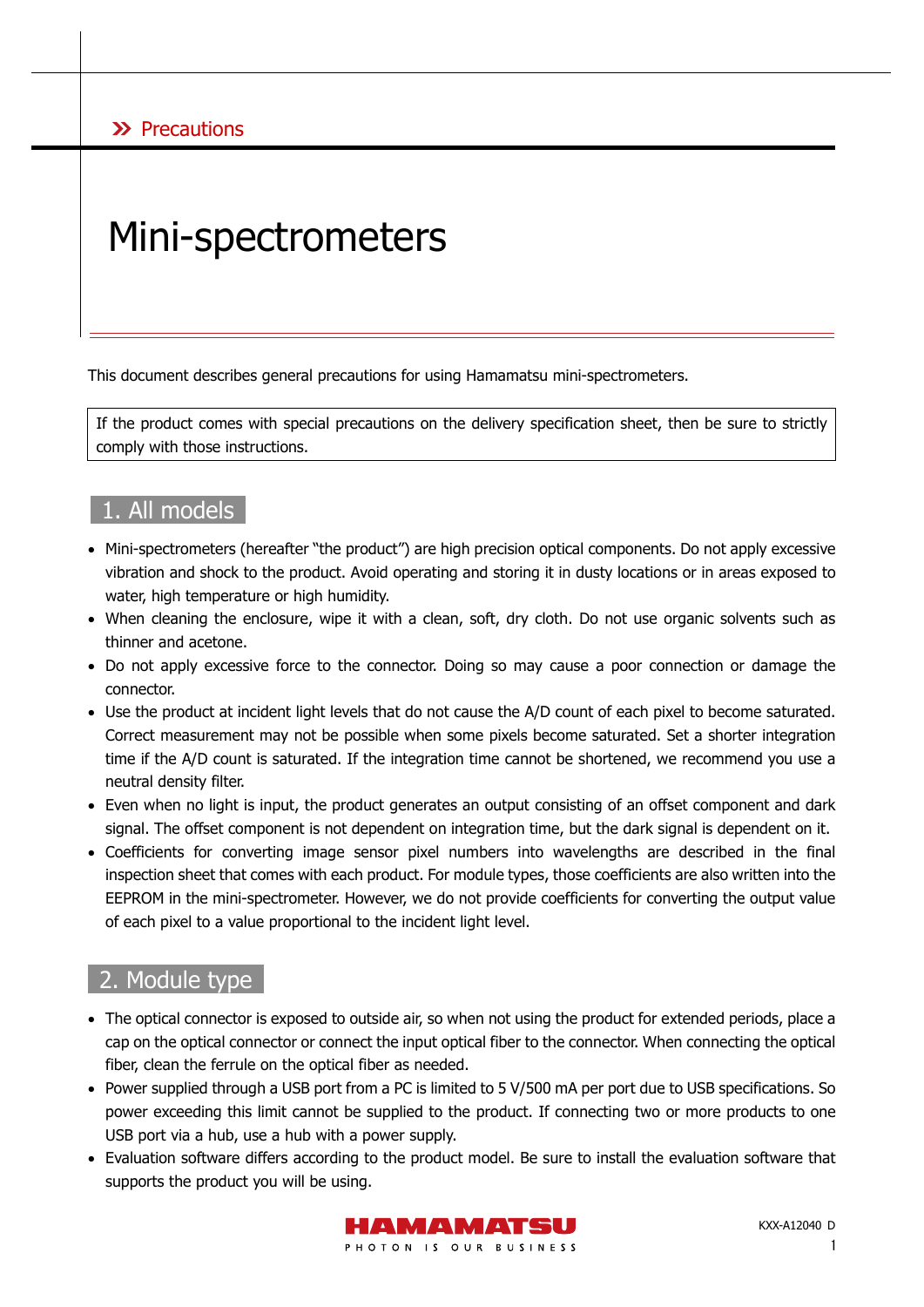- Never connect the product to the PC before installing the evaluation software into the PC. This might prevent correctly installing the evaluation software.
- The supported OS is Microsoft<sup>®</sup> Windows<sup>®</sup>. Refer to the datasheet or operation manual for details on versions and platforms.
- Depending on the PC model, the power-saving mode or screensaver might interrupt power supplied from the USB port. Interruption of power supplied from the USB port will also stop the product operation and might cause problems when power is later resupplied from the PC after recovering from power-saving or screensaver mode. If the PC causes this problem, then please disable the power-saving mode and screensaver. (See the PC operation manual to find PC functions and settings.)

#### (1) TG-CCD/TM-CCD series

An external power supply is required to operate the internal image sensor. Use the AC adapter that comes supplied with the product.

- (2) TG-cooled series
- An external power supply is required to operate the internal thermoelectric cooler and cooling fan. Please prepare a low noise power supply and connect it to the product using the connector that came supplied with it. Use caution when turning on the power supply because an inrush current flows at that time. Table 1 shows the maximum current in steady state and typical inrush current.

| Power supply                 | Mini-spectrometer type | <b>Supply</b><br>voltage<br>(V) | Maximum current in<br>steady state<br>Œ | Typical inrush<br>current<br>(A) |
|------------------------------|------------------------|---------------------------------|-----------------------------------------|----------------------------------|
| For thermoelectric<br>cooler | C9913GC                |                                 | 1.8                                     |                                  |
|                              | C9914GB                | 5                               | 2.8                                     |                                  |
|                              | C11118GA               |                                 |                                         |                                  |
| For cooling fan              | All models             |                                 | 0.2                                     | 0.4                              |

#### [Table 1] Maximum current in steady state and typical inrush current (TG-cooled series)

[Power supply examples]

Multi-output power supply: PW18-1.3ATS (Texio Technology Corporation)

Unit type power supply (+5 V): NNS15-5 (TDK-Lambda Corporation)

(+12 V): PBA10F12-N (Cosel Co., Ltd.)

- When the cooling fan filter becomes dirty, replace it by following the procedure described in the product operation manual.
- Do not block the air intake and exhaust ports for the cooling fan during use. If the temperature inside the product rises too high, the internal safety circuit acts to stop product operation. However, high temperatures may cause a malfunction. If product operation stopped due to the safety circuit, then immediately turn off the external power supply and disconnect this product from the USB port of the PC. Then, check and eliminate the cause of the problem. Resume operation after making sure that the product temperature has dropped to room temperature.

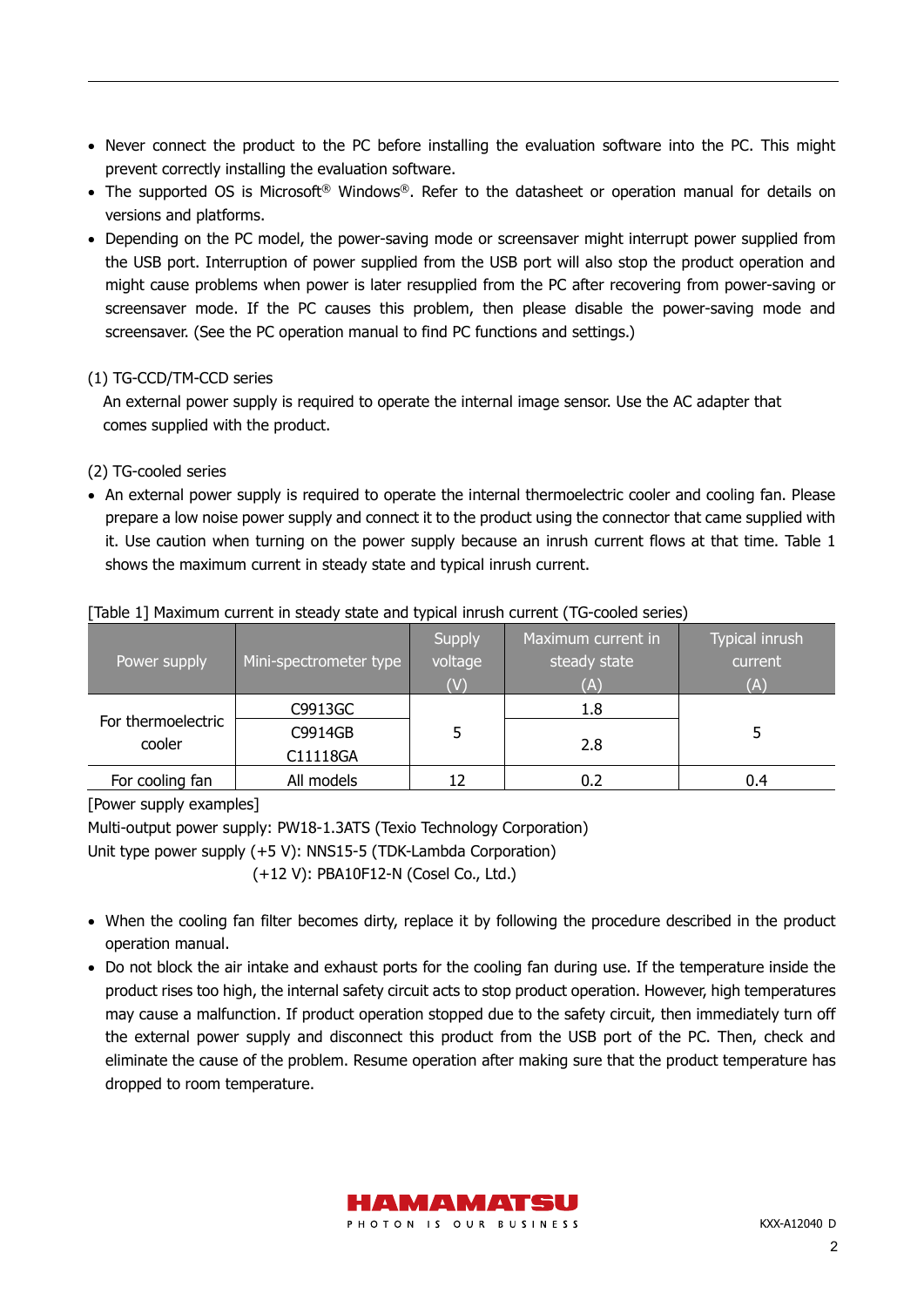## 3. Head type

The electrical terminals of the head type are connected to the internal image sensor signal terminals. Take the following precautions on static electricity management, circuit board design, and handling, etc.

#### 3-1. Static electricity management

The solid state division product or packing comes with an electrostatic warning label [Figure 4]. Handling of the products requires taking precautions on the following points to avoid damage and product deterioration due to static electricity.

#### 【Figure 1】 Electrostatic warning label



(1) Workplace and facilities, etc.

- Lay a conductive mat (750 kΩ to 1 GΩ) on the surface of the workbench and ground it.
- Use conductive flooring material or lay a conductive mat on the workplace floor and ground it.
- Ground all manufacturing equipment and inspection devices.
- Keep moisture at approximately 50%. Low humidity tends to cause static electricity and high humidity is prone to moisture absorption.

#### (2) Handling

- Using an ionizer or similar item to eliminate electrical charges is recommended when handling the product.
- Wear anti-static clothing and conductive shoes (100 kΩ to 100 MΩ).
- Attach a wrist strap directly to the skin, and ground the strap. Be sure that a wrist strap to be used has protective resistance and that the resistance value measured while being attached is 750 kΩ to 35 MΩ. If the wrist strap does not include protective resistance, there is a risk of electric shock hazard due to electric leak. Also wear conductive finger sacks or gloves.
- Tools such as tweezers used to handle the product may sometimes become electrically charged. Connect a ground line as needed.
- Use a soldering iron with an insulation resistance of 10 MΩ or higher. The soldering iron tip should be grounded.
- If the product is induction-charged and contacts with a metal, excessive current may flow due to electrostatic discharge causing damage to the product. To prevent induction charging, keep objects (insulators such as plastic and vinyl, PC display monitors and keyboards, etc. that may possibly be electrically charged) away from the product. The product may be induction-charged even by just bringing such objects close to the product. If keeping such objects near the product is unavoidable, then use an ionizer, etc. to remove electrostatic charges from the objects that are apt to be electrostatically charged.
- Friction on the product causes electrostatic charges. If such friction is unavoidable, then remove the

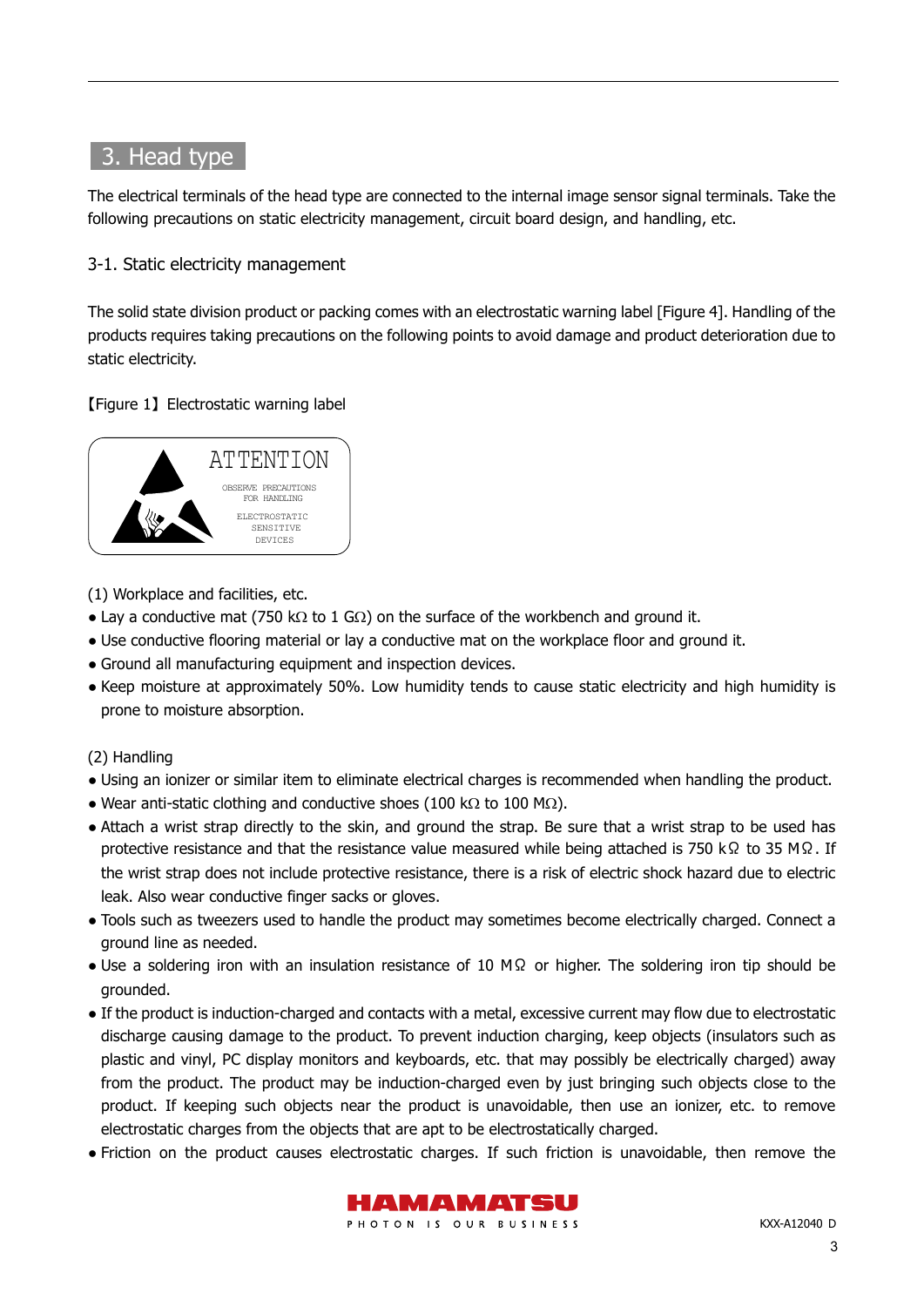electrostatic charges using an ionizer, etc.

- Peripheral devices must be properly grounded so that no surges are applied to the product by a leakage voltage. Do not allow a voltage exceeding the absolute maximum ratings to be applied to the product from the measurement instrument, etc. (This tends to occur during ON/OFF switching of power sources, so use caution.) If there is the possibility of a surge voltage, insert a filter (made up of a resistor and capacitor) to protect the product. During operation do not attach or detach any connector, etc. that are connected to the power supply line or output line.
- (3) Carrying, storage and packing
- Place the MS series and micro-spectrometers in a conductive case by inserting the leads into the conductive mat (for shorting leads). For the RC series (head type), put the product in a conductive case. The PC board to mount the head type should also be put in a conductive case. Avoid using plastic or styrofoam as they may generate static electricity by vibration during shipping, etc. causing breakdown or deterioration of the heed type.
- Use a conductive carrying case and storage shelf.
- Avoid storing the product near equipment that may generate high voltage or high electromagnetic fields.
- When packing the product, short the leads so that they are at the same electrical potential, and use conductive packing materials.
- Note: It is not always necessary to provide all the anti-electrostatic measures stated above. Implement these measures according to the extent of deterioration or damage that may occur.



#### 【Figure 2】 Electrostatic countermeasure example

#### 3-2. Precautions for designing the circuit board

Driver circuits for mini-spectrometers are unique in that they contain a light input section and both digital and analog circuits, so take the following precautions when designing the circuit board.

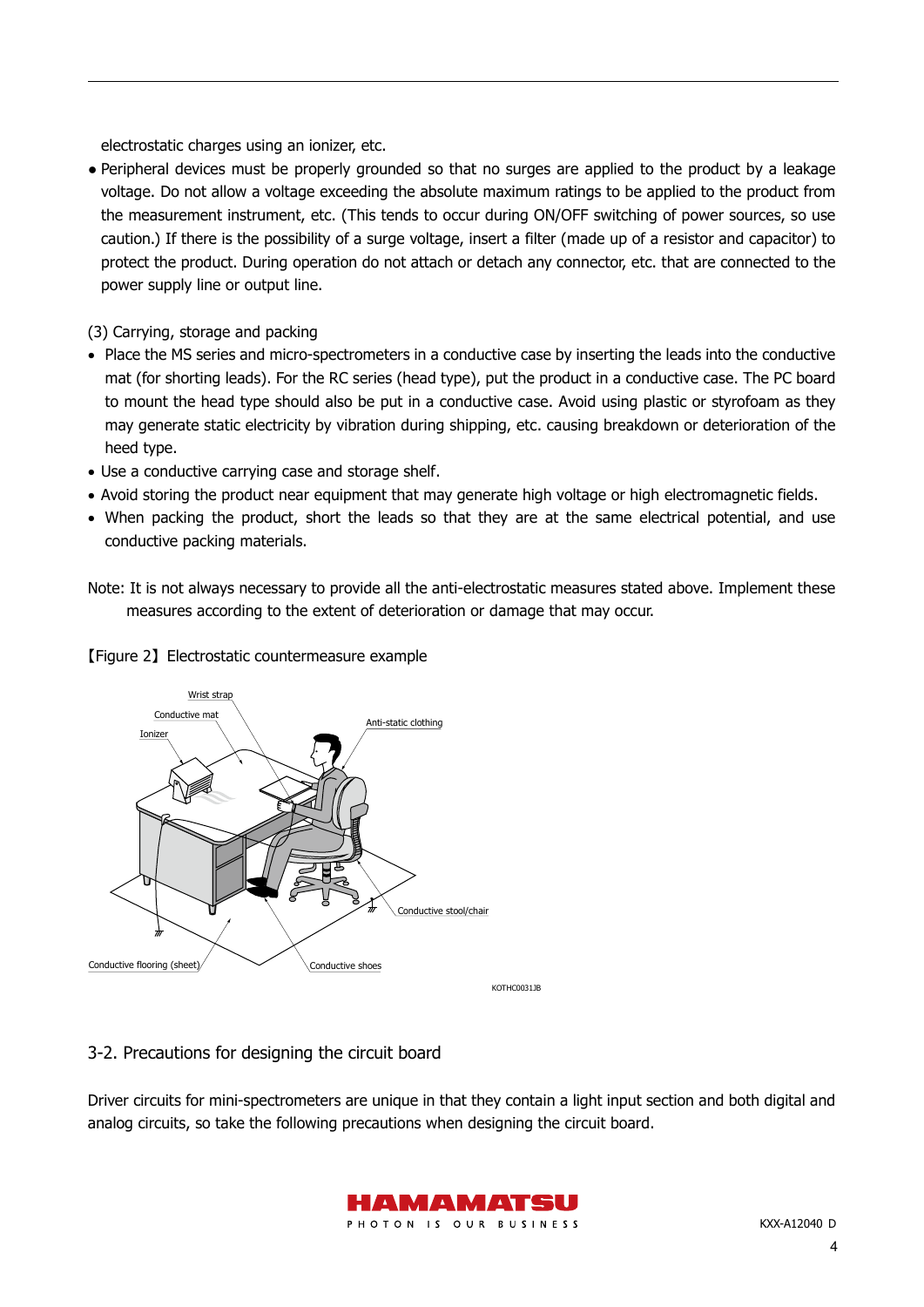- (1) Circuit board surface to mount a mini-spectrometer
- The circuit board surface to mount a mini-spectrometer should be inside an optical system that blocks external light. So, attaching variable resistors, etc. to the back side of the circuit board surface makes it easier to adjust them.

#### (2) Circuit board

• The mounting holes for equipment in the circuit board should be made slightly larger than the screw diameter in order to allow making fine adjustments of the photosensitive area position. Additionally, use a circuit board that will hardly warp due to temperature variations in order to prevent the focus position from shifting.

#### (3) Circuit components

• Changes in mini-spectrometer temperature will also cause changes in characteristics such as the sensitivity and dark current. Using circuit components that emit as little heat as possible is recommended to suppress a temperature rise in the mini-spectrometer. Besides keeping the product away from heat-emitting circuit components, please take other measures for heat dissipation.

#### (4) Grounds

• To prevent digital circuit section noise from intruding into the analog circuit section through the ground, isolate the digital section ground from the analog section ground, and use a thicker ground line to lower its resistance.

#### (5) Digital signals

• The input clock pulse line causes voltage fluctuations, so separate it as far as possible from the video signal line and voltage supply line. Apply the input clock pulses at the specific timing and voltage to the product connection terminals on the circuit board. Additionally, extra caution is needed during high-speed operation.

#### (6) Analog signals

• Keep the wiring width and wiring distance between the video output terminal and amplifier as short as possible. For the product with the active video and dummy video, set the same wiring width and wiring distance for both the active video and dummy video side signal lines so that they have the same capacitance as much as possible. To prevent noise intrusion into the output signal, keep the video signal line away from digital signal lines such as clock lines that are subject to voltage fluctuations, and also make sure that the video signal lines and digital signal lines do not cross each other on the front or back of the circuit board. This reduces clock feed-through.

#### (7) Supply voltage

• Fluctuations in mini-spectrometer supply voltage will cause unstable output characteristics. To avoid this, use a power supply having minimal voltage fluctuations, and ensure that the mini-spectrometer supply voltage is not affected by external voltage fluctuations. Do not allow voltage fluctuations on the power supply lines caused by circuit board component operation to change the product supply voltage. Separate the power supply lines to the product as far away as possible from digital signal lines such as clock lines where the voltage changes.

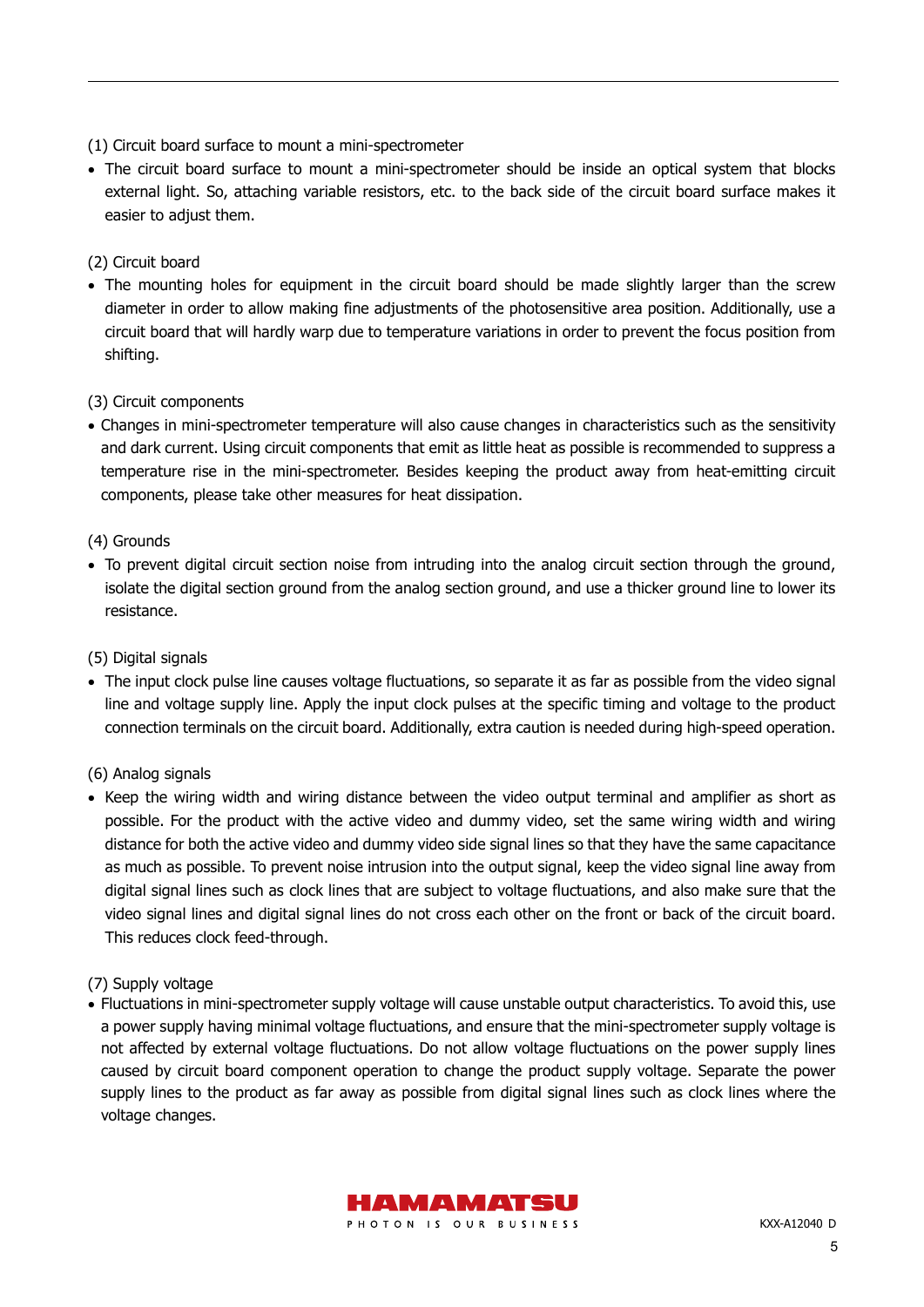#### (8) Others

- Noise generated from mechanically driven sections, etc. in equipment, into which the product and circuit board are incorporated, may enter the output signal. Perform the circuit board shielding securely.
- Characteristics may deteriorate during operation at high temperature. Take heat dissipation measures as required.

#### RC series

- Avoid excessive or repeated bending and stretching of the flexible board, which may cause an open-circuit fault. Do not bend the flexible board to the point where folds or creases occur.
- Avoid pulling, twisting or excessive bending of the optical fiber, which may damage the optical components in the mini-spectrometer or the optical fiber itself. To prevent applying stress to the optical fiber, provide slotted mounting holes in the equipment enclosure where the head-type mini-spectrometer is to be installed. Make sure these slotted holes are aligned along the same direction as the optical fiber. When installing the mini-spectrometer, first clamp the optical fiber SMA connector and then use the slotted holes to secure the mini-spectrometer at a position where the optical fiber is free from stress.

[Figure 3] Precautions when connecting input optical fiber



 Secure in place while making sure no stress is applied to the optical fiber.



Connect the SMA connector. Do not bend, push, pull, turn or twist the optical fiber.

KACCC0591EB KACCC0592EB

MS series, Micro-spectrometer

#### Handling

(1) Window material

- Do not rub the window surface hard or do not apply strong pressure to the window to prevent scratches or cracks. Do not allow the window surface to come in contact with a sharp or hard object.
- If dust is adhering to the window, blow it away with a blow gun. It is recommended to use an ionizer together.
- If oil or grease adheres to the window, then gently wipe it away with cotton swabs, etc. moistened with ethyl alcohol so that the window is not scratched. Rubbing strongly or wiping the same section over and over may decrease the electrical and optical characteristics, or the reliability.
- Take precautions to protect the window from contamination or scratches when packing or shipping

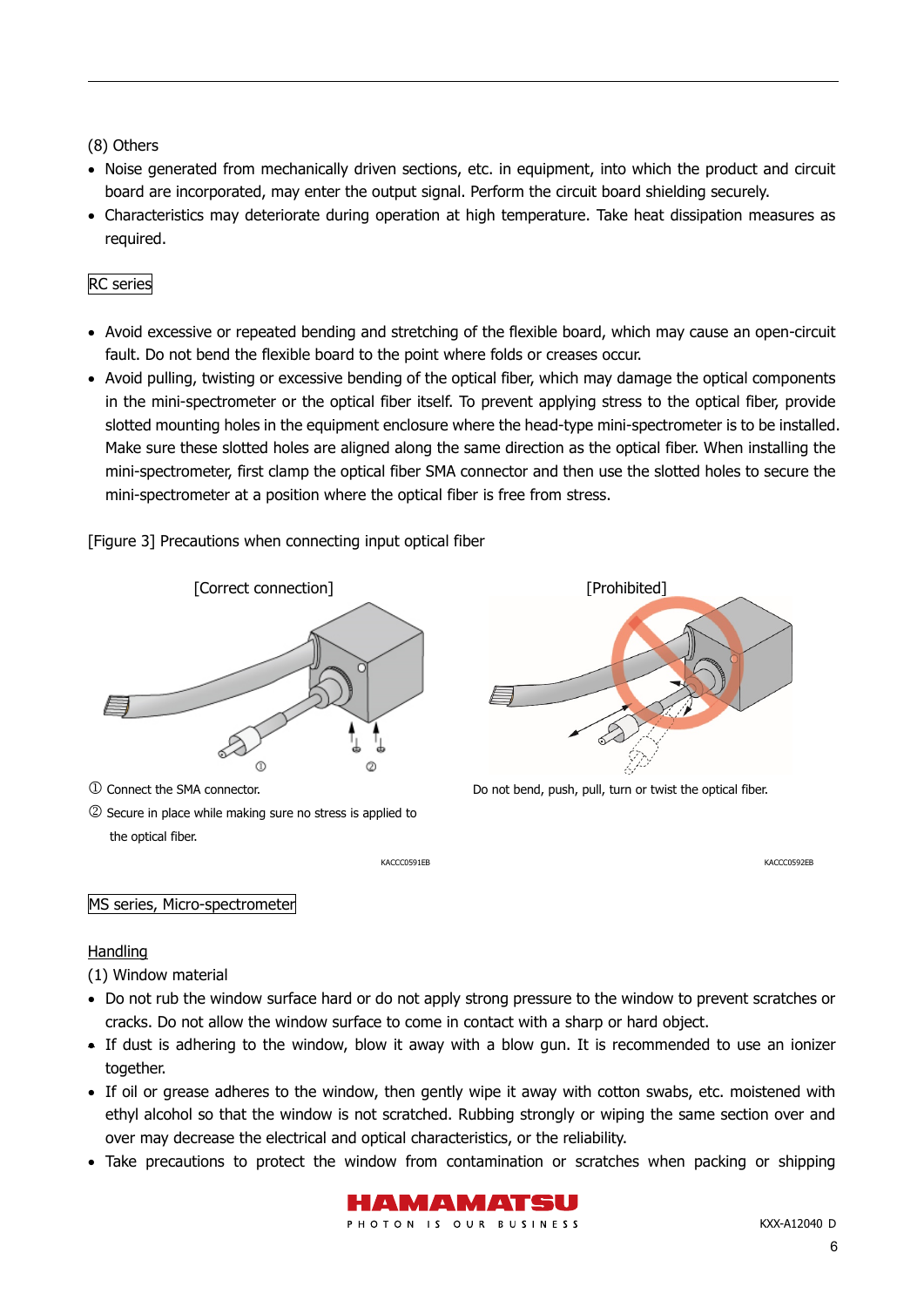equipment in which the product is installed.

#### (2) Precautions when mounting

- The product is a precision optical component, so placing excessive loads on the package may cause problems such as package warping or damage, chip peeling, wire breakage, damage to thermoelectric cooler, or poor optical characteristics. Take full precautions when mounting the product on the board, inserting the product into the socket, or installing the heatsink.
- Never handle the product in the following ways since this may cause the package to break.
	- ・ apply repeated stress to the leads.
	- ・ suddenly cool or suddenly heat the product.
- Check the pin connection positions when mounting the product in the socket. Installing the product reversely or in the wrong position may damage the product. Be sure to turn on the power after the product has been properly installed.
- Be aware that inserting the product reversely, inserting it incorrectly, or causing short-circuit between terminals may lead to malfunctions.
- If external force is repeatedly applied to the leads, this may damage the leads. When installing this product in locations subject to vibration, secure it with resin or a holder, etc.

(3) Precautions for designing the circuit board

• The packaging of the micro-spectrometer is electrically conductive, so be careful when designing the circuit to avoid short circuit caused by contact with a circuit pattern.

#### Soldering

(1) Precautions during soldering

- Take sufficient care to make sure that the soldering iron tip temperature and soldering time are correct. Do not attempt soldering at high temperatures or for long periods. Soldering at high temperatures or for long periods may cause the package to crack or the window material to separate from the package.
- It is recommended that the MS series be soldered within 3 seconds at 370 °C or less and the micro-spectrometers within 3.5 seconds at 350 °C or less when soldering by hand, and both be soldered within 10 seconds at 260 °C or less when using reflow soldering.
- Take measures to prevent solder or flux from flying outward and sticking to the light input window, contaminating it.

(2) Flux

• Use non-cleaning solder or rosin type flux. Using flux with relatively strong acid or alkali levels or inorganic flux may cause corrosion on the leads.

(3) When using a soldering iron

• Set the soldering iron tip temperature by referring to the recommended soldering condition. If you cannot provide these conditions, then grip the root of the lead you are soldering with tweezers or a similar tool to prevent heat from conducting to the product package.